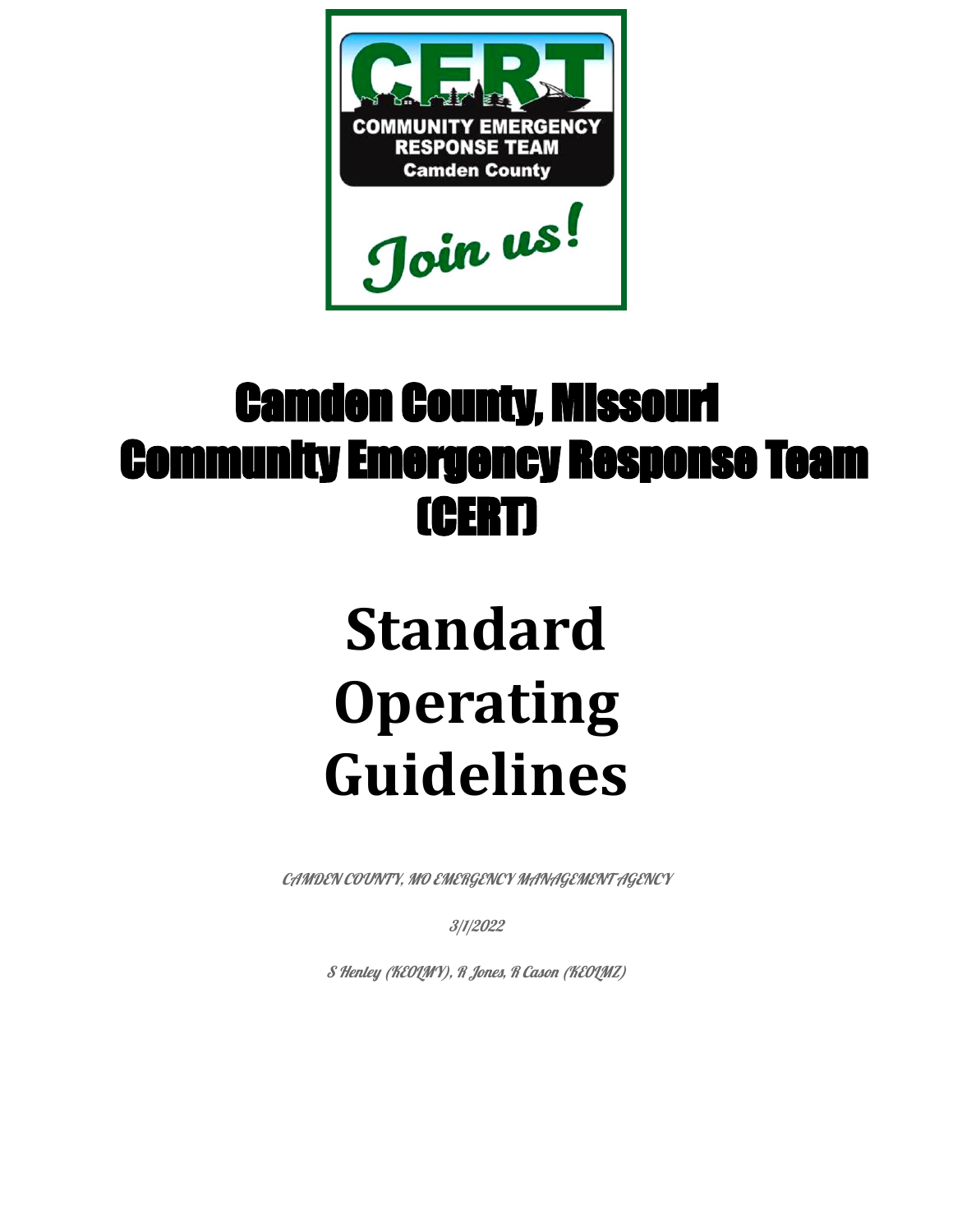#### **PURPOSE**

The Camden County, MO Emergency Management Agency recognizes that in the event of a major. all-hazard emergency within the jurisdiction of Camden County, MO, there is a likelihood that most public safety resources (such as fire and rescue, emergency medical services, and law enforcement agencies) will be overwhelmed. Assistance from neighboring areas is probable; however, their response time and capability are unknown.

The Camden County, MO Emergency Management Agency has taken a proactive stance in this area by training citizens to be part of our Community Emergency Response Team (CERT). By utilizing spontaneous and/or activated volunteers, the EMA can supplement manpower and assist with the effective use of available resources.

- To maintain a CERT program that will develop and become an integrated part of Camden County, MO Emergency Management Agency's resources, both in routine blue sky and/or gray sky operations (declared disaster or emergency operations). The Camden County, MO CERT program teaches local citizens a cooperative and realistic approach to emergency and disaster preparedness so they can assist themselves, their families, and others in their neighborhood or workplace when first responders are not immediately available to help.
- To establish an understanding of the capabilities and limitations of CERT Volunteers as presented to supported and partner agencies.
- To establish an understanding of the CERT Level system implemented in Camden County, MO.
- To establish guidelines for the members pertaining to their training, activation, activities, etc.
- To establish coordination among the members of the Camden County, MO Community Emergency Response Team (CERT).
- To establish guidelines for utilizing CERT volunteers during disasters and emergency situations.
- To establish guidelines for utilizing CERT Volunteers during events and non-emergency situations.
- To establish guidelines for injury or incident reporting with regards to CERT Volunteers.
- To establish guidelines for working with other CERTs from surrounding counties and within Region F.
- To support the Camden County, MO Emergency Management Agency, local First Responders, and all partnering and served agencies.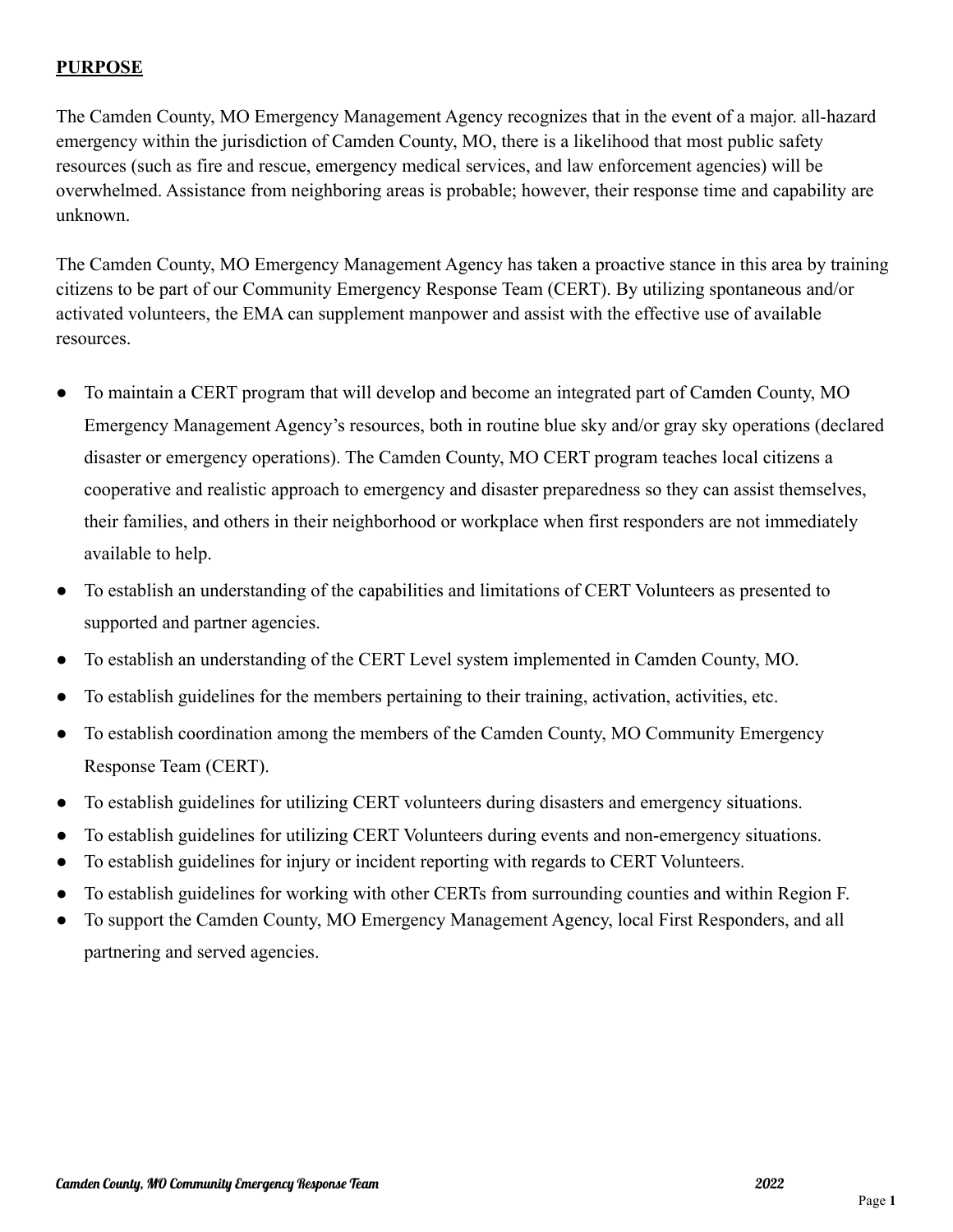#### **POLICY**

To designate a CERT member(s) into an emergency scene will be at the discretion of the Emergency Management Agency department official or their appointee.

EOC personnel or their appointee must coordinate via the CERT Coordinator any CERT member(s) incorporated into an emergency or disaster scene.

Any First Responding Agency Officer or Incident Commander may refuse to authorize the participation of a CERT member in emergency operations for good cause.

Only CERT members with appropriate ID can be activated as a CERT Volunteer. CERT members without proper ID or CERT members from other jurisdictions may be utilized, with proper credentialing. (See Definitions for clarification of these roles.) This ID must be presented to the Officer in charge or Incident Commander and must not be expired.

Personnel overseeing the activity of any volunteer need to ensure that the volunteer is utilizing safety equipment and following proper safety procedures. CERT members are issued gloves, helmets, goggles, and safety vests and should use these during emergency or disaster operations

Volunteers fall under the following rule directly in the 2022 Camden County Employee Handbook: **(Insert updated rule after 1/28/22)**

#### **DEFINITIONS**

**CERT Member** - A member of the Community Emergency Response Team. CERT members have received basic 20-hour FEMA CERT training from public safety personnel in the areas of disaster preparedness, fire suppression, first aid, light search and rescue, team building, and the incident management system. CERT members at the Level Two or Level Three have undergone a background check and have registered as CERT Volunteers.

**Level System** - CERT program consists of three Levels: One, Two and Three.

**Level One-** This designation is given to those citizens who have attended the initial basic 20-hour FEMA CERT training, and who are under 18 years of age or are over 18 years of age but chose not to be involved as a member of CERT. This level is also known as the "Awareness Level." Citizens at the Awareness Level are given a Certificate of Participation, but are not given a CERT Helmet, Vest, or ID. They are not registered Camden County, MO CERT Volunteers.

Note: This designation was also given to citizens who attended classes prior to January 2005, but either did not respond to the new Level System or did respond but chose Level One. Those that did not respond may still have a helmet, vest, and/or outdated *ID tag. These individuals are not current members of CERT or volunteers with CERT.*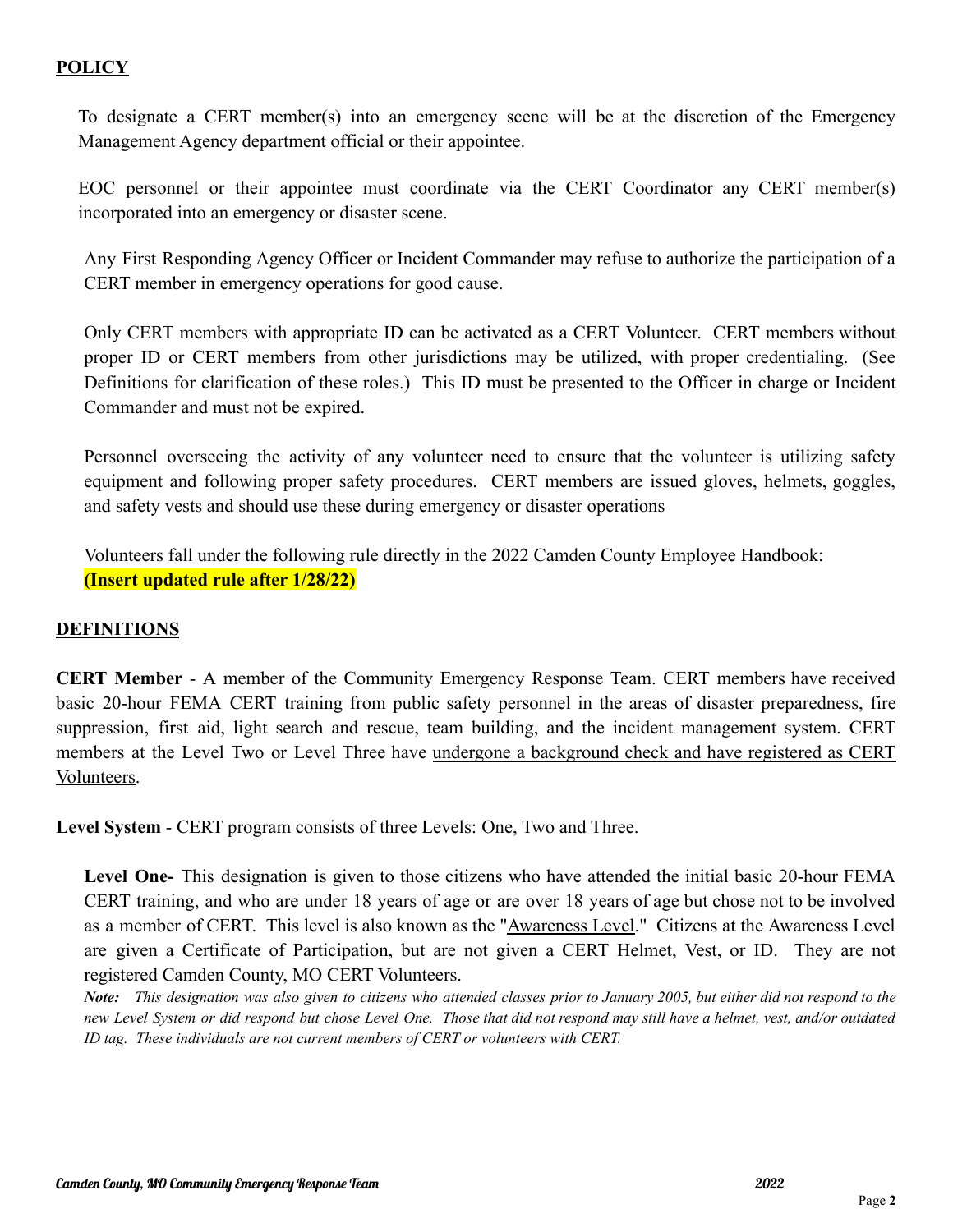**Level Two -** This designation is given to those citizens who attended the initial basic 20-hour FEMA CERT Training, are over 18 years of age, and have chosen to become an active member of CERT. This designation is also known as the "Neighborhood Response Level" as these members may assist, at their own discretion, their neighbors during disasters or emergencies. These members are registered volunteers with CERT.

**Level Three -** This designation is given to those citizens who attended the initial basic 20-hour FEMA CERT training, are over 18 years of age, and chose to become a member of CERT at a more advanced level. This designation is also known as the "Community Response Level" as these members may be contacted via Nixle, the CERT Coordinator, or directly by the EMA to assist their community or region during a disaster. These members are registered volunteers with Camden County, MO CERT Program and State Emergency Management Agency (SEMA).

**Emergency -** Any situation that occurs suddenly or unexpectedly and creates an urgent need for action that results in a 911 response.

**Disaster -** Any situation of widespread destruction or of a large enough magnitude to overwhelm local First Responders. This may or may not be an officially declared disaster during the initial response.

**Spontaneous Volunteer -** Any individual who spontaneously provides assistance during a disaster or emergency without any expectation to do so placed on them by any entity. These individuals may or may not possess the training, equipment, or physical or psychological ability to handle the tasks they are undertaking.

**Activated Volunteer –** A CERT volunteer that has been requested by the EMA to assist in an emergency or disaster operation. With CERT, this can only be a current Level Two or Three member.

#### **GUIDELINES**

#### **Utilizing Spontaneous Volunteers**

Upon arrival at an emergency scene or disaster site, the Incident Commander may find CERT members and other citizens engaged in emergency activities as spontaneous volunteers. Depending on the scope of the incident, the Incident Commander may wish to maintain the operation of those volunteers who are performing critical functions, or that can be utilized in other capacities. This will require a rapid size-up by the Incident Commander to ascertain the scope of the situation, the degree of volunteer assistance needed, the type of volunteer, and any hazards that may affect the safety of the first responders, volunteer(s), and victims.

#### **Utilizing Activated Volunteers**

An activated CERT member is under the direct supervision of the EMA and the CERT Coordinator. The decision to utilize CERT members is done at the discretion of the EMA or the CERT Coordinator.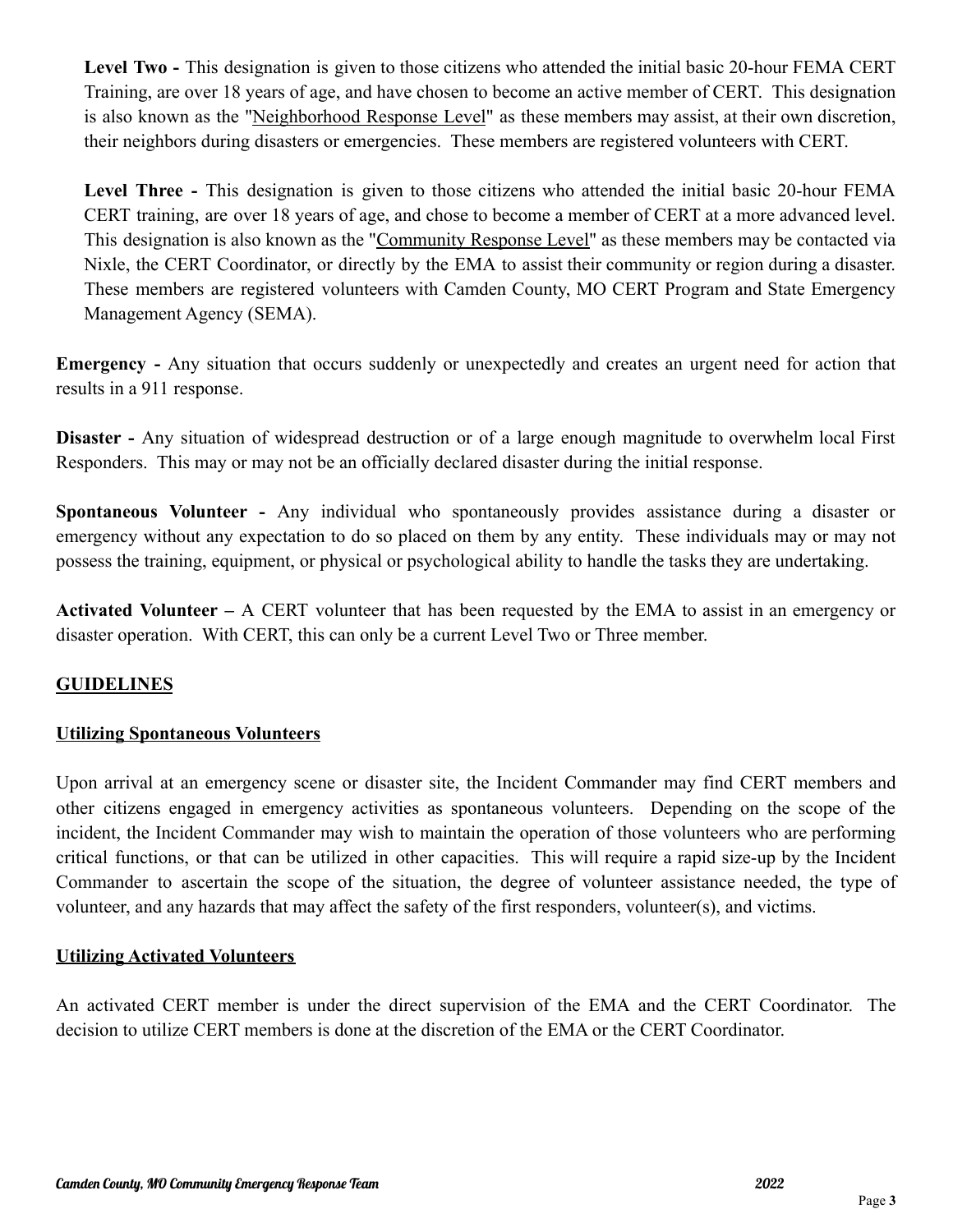Activated volunteers receive ongoing training, however, they need to have specific instructions once they arrive on scene. They **must not** be given any task that is beyond their scope of training or mental and/or physical ability to perform.

Activated CERT members, as county Volunteers, can be utilized to assist with basic scene or supportive functions including:

- Basic first aid
- Triage of victims
- Extinguishment of small, initial phase fires utilizing makeshift aids or fire extinguishers. *Note: (No structural firefighting is allowed, and CERT members should not be in a position where smoke inhalation or heat endangers their safety.)*
- Light Search and Rescue to include cribbing, leveraging, and removal of patients from danger.
- Setting up treatment, rehab, or similar sectors.
- Maintaining accountability for fellow CERT members
- Supervising CERT teams or groups.
- Any other operation required to remedy a given scenario that does not directly endanger the CERT member or move outside of his or her scope of training.

**Note:** Many members of CERT have skills beyond what is taught through the CERT program (e.g., physicians and other health professionals, heavy equipment operators, etc.). While these skills may be helpful during an emergency or disaster, they are outside of the CERT scope-of-practice and are not authorized activities as a CERT volunteer. They may perform these operations outside of their role as a CERT Volunteer.

#### **Accountability**

Accountability of CERT members will be the sole responsibility of the CERT Coordinator via the Camden County, MO Emergency Management Agency.

#### **Documentation**

Anytime a CERT member is activated, information regarding the extent of activation needs to be documented. This is the responsibility of the CERT Coordinator/Assistant Coordinator. In an emergency, this is the inclusion of this information in the ICS form 214 (Daily Log). This information should include:

- Name of CERT member
- ID  $\#$  if available
- CERT Level
- Actions taken prior to arrival of CERT or First Responders
- Any outcomes, positive or negative, including injuries sustained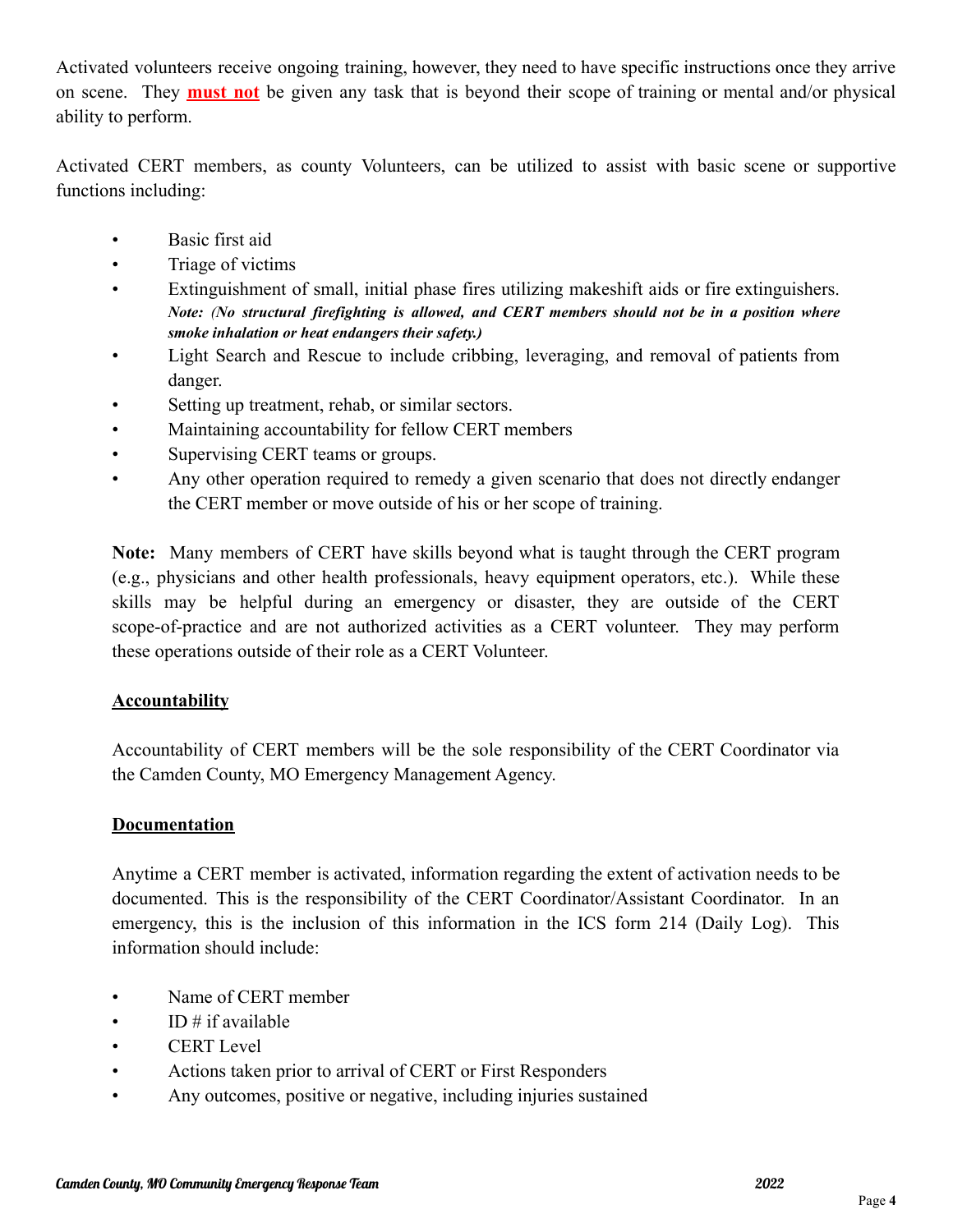Once the situation is resolved, the supervising Team Member / EMA / Incident Commander should deactivate the CERT member as needed.

CERT members should understand that activities will involve physical participation at times which include a potential risk of personal injury and/or personal property damage. CERT members participate at their own risk and are responsible for their own medical care. CERT members shall agree to hold harmless the Emergency Management Agency, their agents, and personnel from all claims. These hold harmless inclusions will also be applied to any other CERT program or agencies that CERT members may be assisting. CERT members should notify the sponsoring agency they are working with of any injuries and fill out an appropriate injury form as needed, required or available.

#### **MEMBERSHIP**

- 1. The membership of Camden County, MO CERT shall be volunteers of the community who are over the age of eighteen (18) or age fourteen (14) if accompanied by a parent or legal guardian and have successfully completed the required initial basic 20-hour FEMA CERT training as determined by the Director or Deputy Director of Emergency Management.
- 2. Individuals wishing to become Level 2 or Level 3 members of the Camden County, MO CERT team will be required to fill out an application that will be provided at the final training session of the CERT training program and return the application to the CERT Program Manager and CERT Coordinator for consideration.
- 3. Applicants will be subject to a background and driver's license check.
- 4. Applicants must provide a current, valid driver's license and required proof of automobile insurance annually.
- 5. Camden County, MO CERT memberships will be for an annual period ending one year from the date of CERT graduation.
- 6. Persons participating in the Camden County, MO CERT program agree to and will abide by the rules and understand that members will be removed from membership for violation of the following:
	- Conviction of a felony
	- Conduct unbecoming a member
	- Extreme or multiple acts of insubordination
	- Neglect of duty
	- Any flagrant violation of rules of guidelines governing this program
	- Failure to maintain training requirements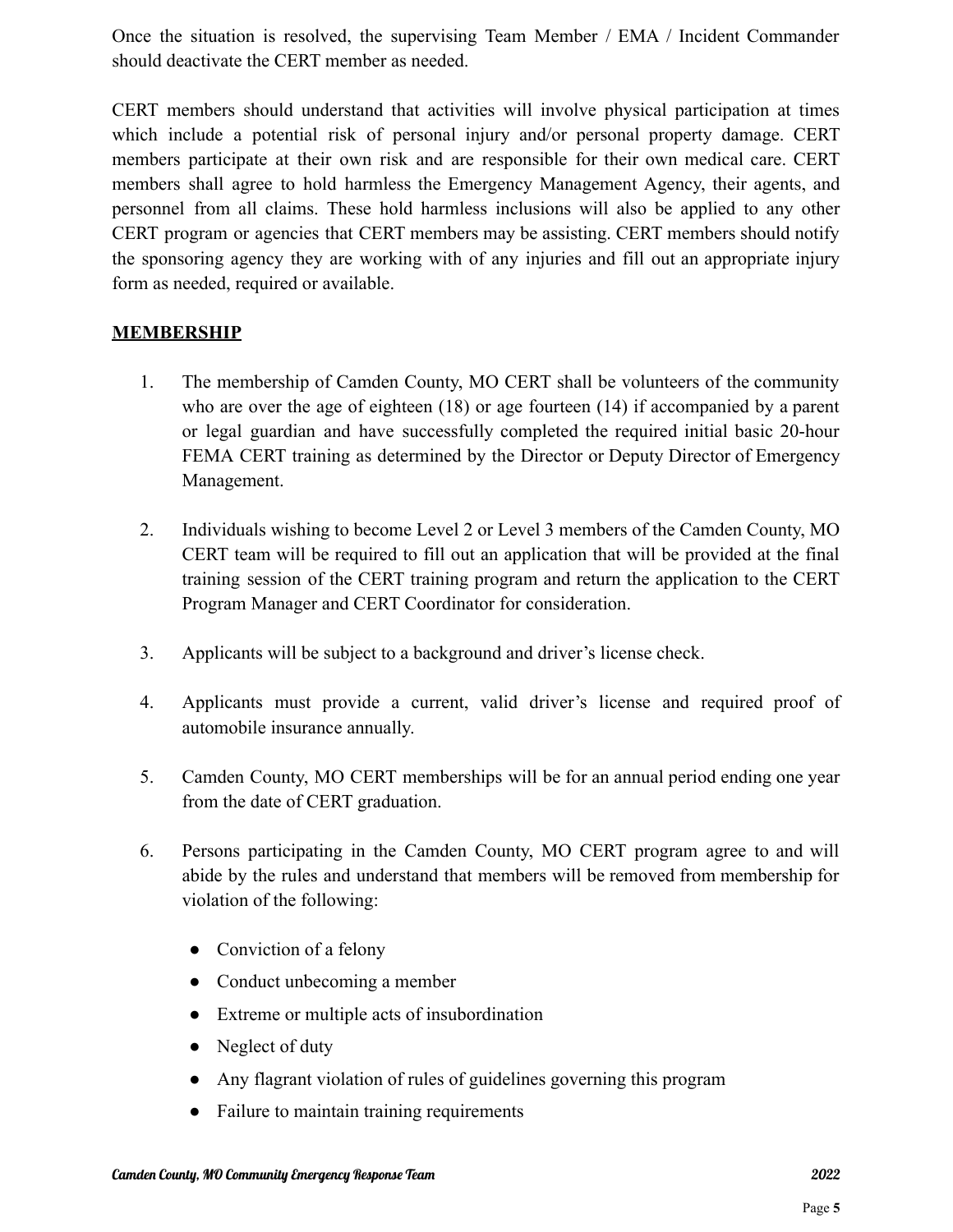#### **ADMINISTRATION**

- 1 The chain of command will be as follows:
	- Camden County, MO Commission
	- Director of the Camden County, MO Emergency Management Agency or Designated Official in charge
	- Deputy Director of the Camden County, MO Emergency Management Agency
	- Camden County, MO CERT Coordinator
	- Camden County, MO CERT Division Team Leaders
	- Camden County, MO Members
- 2 In addition, if a developed Citizen Corps Council is in place, they will have an advisory role and will make recommendations to the Emergency Management Director or official liaison for CERT.

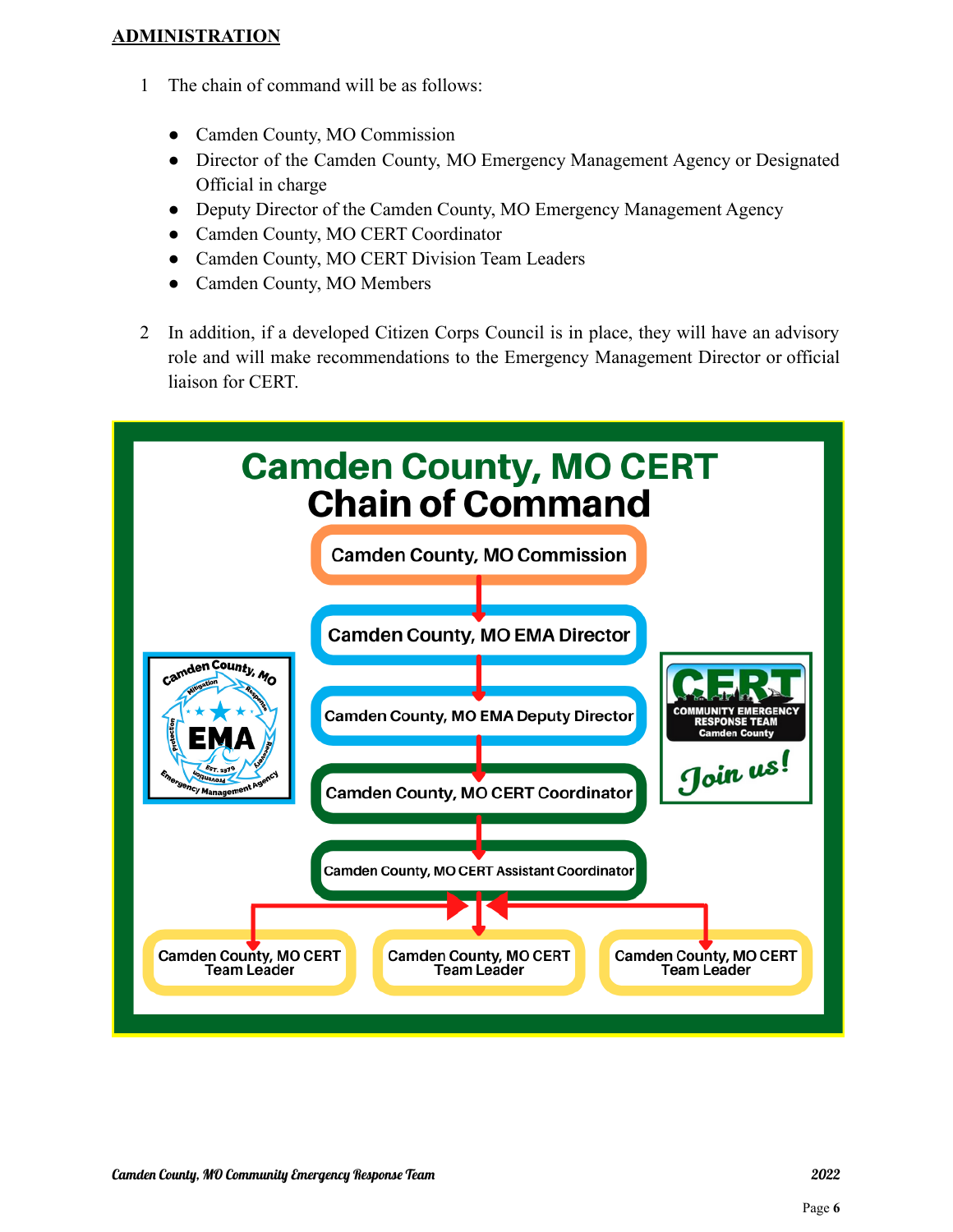#### **CAMDEN COUNTY, MO CERT OFFICERS**

- 1. The Camden County, MO CERT program will be structured with officers to oversee the organization and assist in the training and activation of members.
- 2. A Coordinator, Assistant Coordinator, and other officers will be established as determined by the Director or Deputy Director of Emergency Management or other designated official in charge.
- 3. Coordinator / Division Coordinator: must have completed the CERT training program. This position will be required to complete several National Incident Management System/Incident Command System (NIMS/ICS) courses and will have such powers and duties as described by custom or parliamentary rules of office. The Coordinator shall also perform other duties as determined by the membership and/or Director or Deputy Director of Emergency Management or other designated official in charge.
- 4. The Secretary or bookkeeper of the Camden County, MO CERT is in charge of and will maintain a permanent file of the minutes of all meetings. If there is no secretary or bookkeeper, the Assistant Coordinator will maintain the file.

#### **ACTIVATION AND CALL-OUT PROCEDURES FOR TEAMS**

- 1. Camden County, MO CERT may be called upon by Camden County, MO Emergency Management Agency or specifically identified public safety officials to provide aid or assistance in a manner determined by the Director of Emergency Management, Incident Commander, or designated official in charge.
- 2. CERT will be activated by the Deputy Director of Emergency Management when an emergency or other event requires additional volunteers for assistance and will follow the chain of command as outlined in Section 3: Command Structure.
- 3. Industrial or specific business group CERT will be activated for that business as determined in that business' Standard Operating Guidelines.
- 4. Camden County, MO CERT trained individuals will act first to aid their families and adjacent neighbors. Once safety measures have been completed, team members will contact the CERT Coordinator, assessing damages, problems, and conducting size-up of the situation while en route to their predetermined staging location.
- 5. The CERT Coordinator will contact Camden County, MO EMA with size-up information and will wait for activation deployment instructions.
- 6. Teams will be given specific instructions on where to go or procedures to initiate the response and recovery process.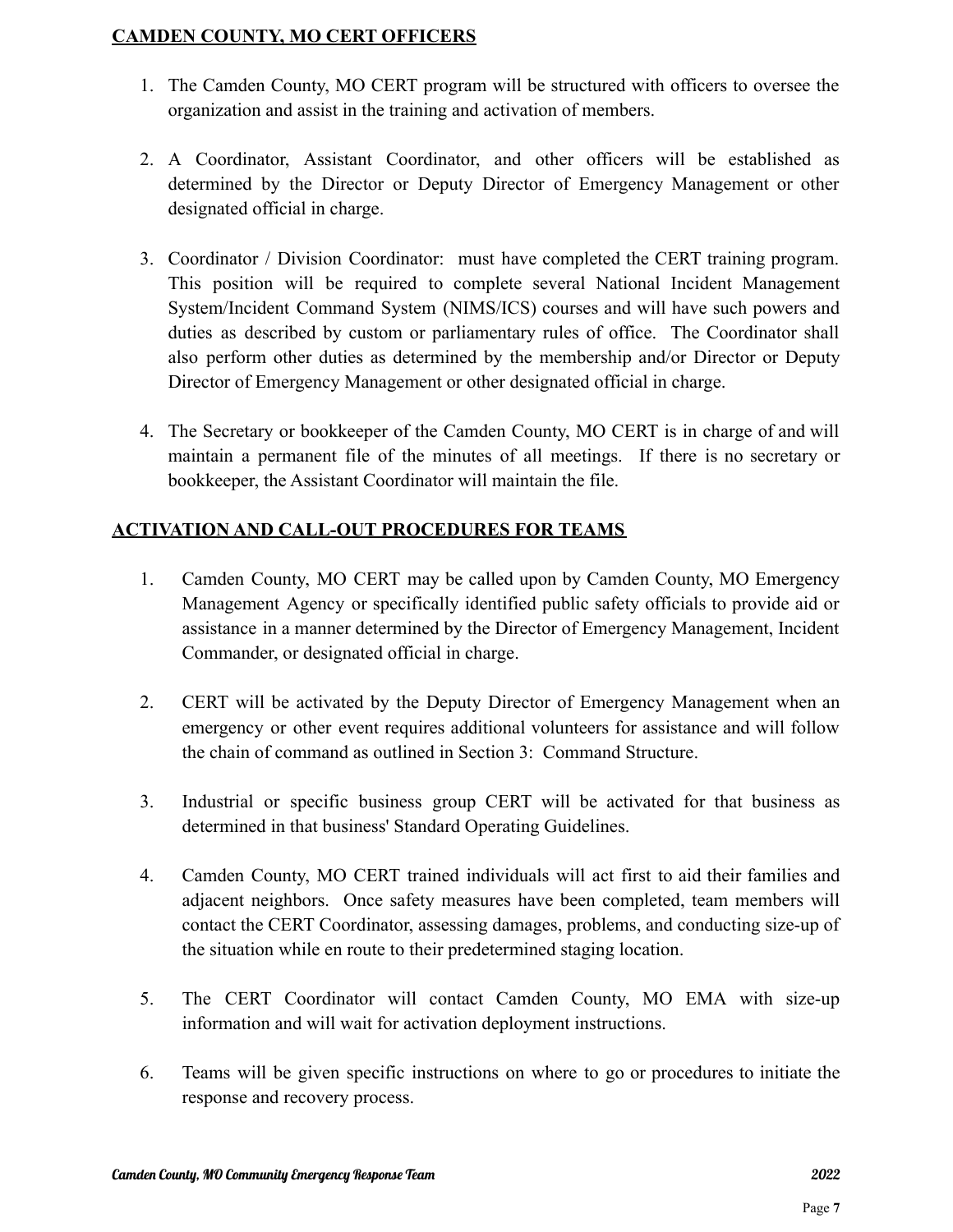- 7. Teams will select a team leader from those present. The leader will provide for safety by assuring that all team members have completed CERT training, have the appropriate safety and other equipment necessary, and are physically capable of performing the assigned tasks.
- 8. Team leaders will set priorities and delegate responsibility and specific assignments for each team member.
- 9. Teams should have a minimum of two (2) members before activating and those teammates should stay together until reassigned.
- 10. Team leaders will be responsible for the team communications with the Camden County, MO Emergency Operations Center (EOC) or official in charge at the scene of deployment, if possible.
- 11. Team members will communicate only with the team leader as pre-instructed using NIMS/ICS span of control procedures.
- 12. Team Members must stay together as assigned and will not "freelance" away from their assigned task, unless taking action to protect life safety.
- 13. Team members will only perform tasks equal to their level of training.
- 14. Team leaders will notify the CERT Coordinator after they have completed the assigned task(s) and will await further deployment or dismissal instructions from the CERT Coordinator.
- 15. After dismissal from the incident, each team will return to their predetermined staging location to complete a Hot Wash/Debrief. The team leader will, as soon as possible, contact the CERT Coordinator to convey the results of the team's Hot Wash/Debrief of the deployment (which may be within 48 hours of the event.)

#### 16. **Activation for other events**

- 16.1 Camden County, MO CERT may be called upon for special occasion functions, such as parades, large community events, etc. CERT may also be utilized to assist with crowd control, rehab stations, lost person searches, or any other type of functions that require volunteers.
- 16.2 When CERT is activated for these types of events, the same organizational structure and chain of command will be followed as previously stated in these guidelines to ensure accountability and safety to all members and the public that we are assisting.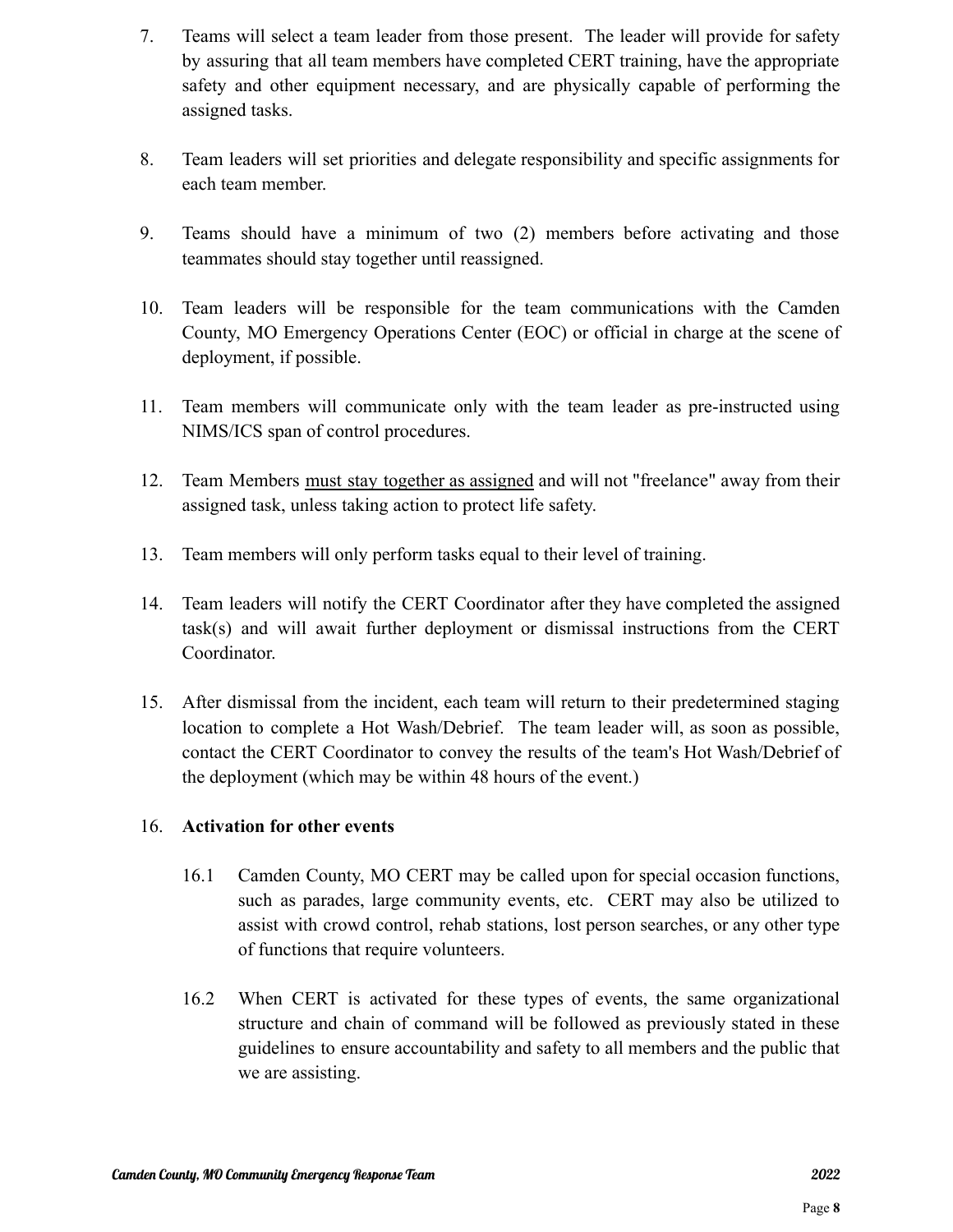#### 17. **Activation outside of Camden County, Missouri.**

- 17.1 Camden County, MO CERT will be activated for out-of-area response/service only at the direction of the Camden County, MO Emergency Management Agency.
- 17.2 CERT members who are deployed outside of our community must be prepared to sustain themselves for a period of 72-hours (money, fuel, food, water, etc.)
- 17.3 The Director or Deputy Director of Emergency Management or designated official in charge will provide directions and points of contact for the CERT Coordinator.
- 17.4 The receiving Emergency Management Director or designee is responsible for the localized deployment and accountability of the deployed team(s).
- 17.5 The requesting agent will provide the following information to Camden County, MO EMA or officials in charge:
	- What skill levels they need
	- What tools the team should bring
	- When the team is needed
	- When the team will report
	- Who the team will be under the direction of
	- Who the team will report to
	- How many team members are needed
	- How long the team members will be needed
	- Other pertinent information

#### **EQUIPMENT**

- 1. Camden County Levels 2 and 3 CERT members may be assigned a backpack and safety equipment. Backpacks and the equipment supplied with them are the property of Camden County, MO EMA and the CERT program.
- 2. Camden County, MO EMA or other public safety agencies may provide equipment and supplies for training and activation. The equipment and supplies are maintained and distributed through the Emergency Management Agency, acting as the sole agent for the Camden County, MO Community Emergency Response Team.
- 3. Persons participating in the Camden County, MO CERT program agree to and understand that equipment and supplies provided to them for training and/or activation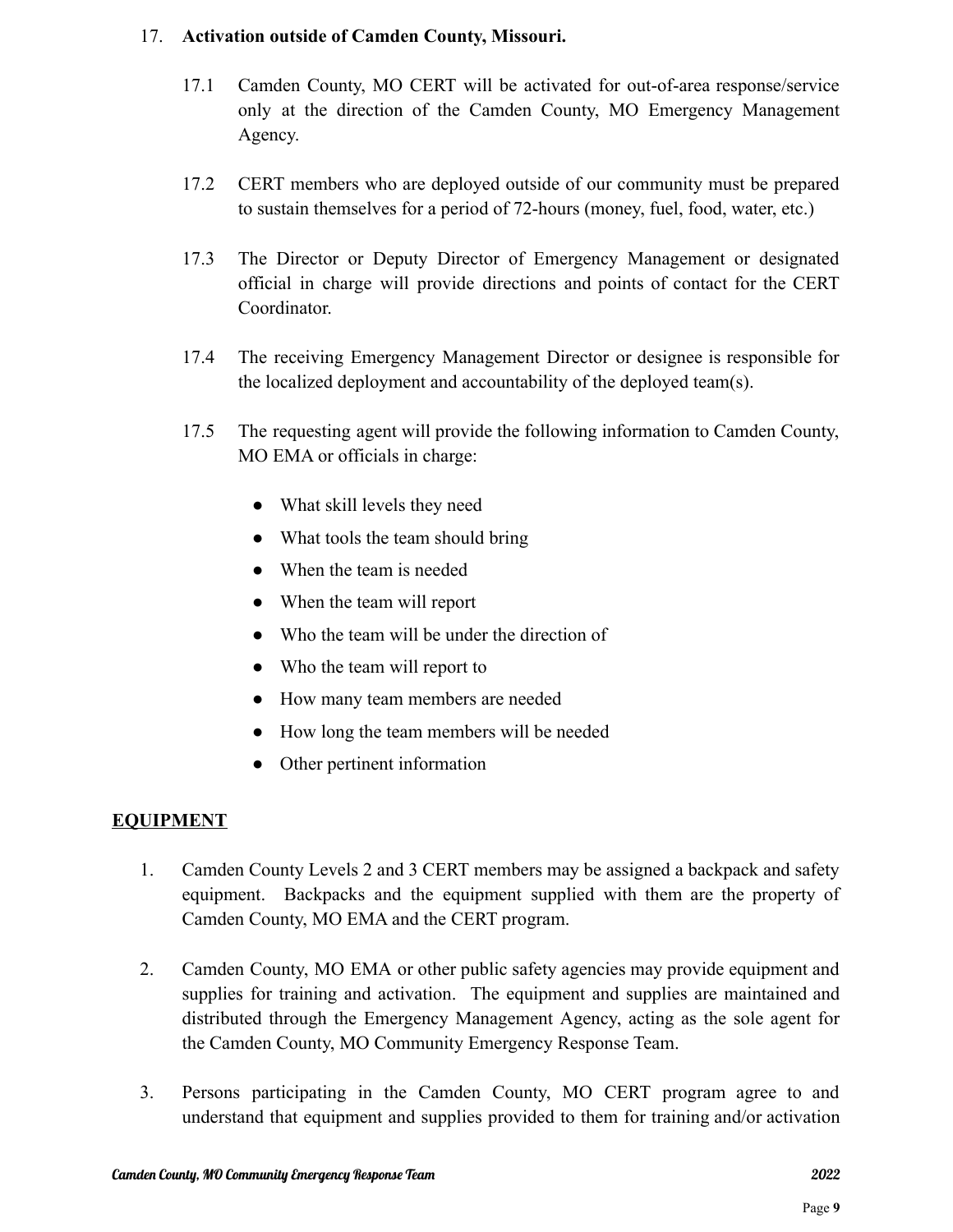are the property of the Camden County, MO Emergency Management Agency and the CERT Program.

- 4. Members will use the equipment and supplies provided only for Camden County, MO CERT-related activities unless otherwise directed.
- 5 Members will maintain equipment and supplies in proper working condition. If a member is lacking items from the suggested list for the CERT Program, they should report to the CERT Coordinator for restocking.
- 6. Members will report damaged equipment and supplies to the CERT Coordinator.
- 7. Equipment and supplies **must be returned** to the Camden County, MO CERT Coordinator when a member:
	- a. Resigns from the Camden County, MO CERT program
	- b. Is physically unable to complete tasks
	- c. Is removed from membership roles for rules violations

#### **TRAINING/RECERTIFICATION REQUIREMENTS**

- 1. Camden County, MO CERT members will be required to attend a minimum of six meetings/training per calendar year, no more than three (3) of which may be online, internet-based training.
	- 1.1 Meetings/training may include participation in exercises, one of which is mandatory, annually; emergency or solicited activations; public information activities; meeting attendance; and volunteer hours contributed to agencies outside of emergency management that focus on humanitarian efforts for the Lake of the Ozarks area.
- 2. Training will be provided by EMA / CERT or other agencies/organizations at meetings in the spring and fall. Additional training opportunities may be open to CERT members at local, regional, or state sponsored events.
- 3. The Camden County, MO CERT or EMA will send information via email, Facebook, and/or website (ccmocert.com) posting.

\*It should be noted that direct supervision may not occur if CERT members activated are used to man cooling/warming centers or shelters, provide food, water, or pass out Camden County, MO informational flyers to citizens of Camden County, MO.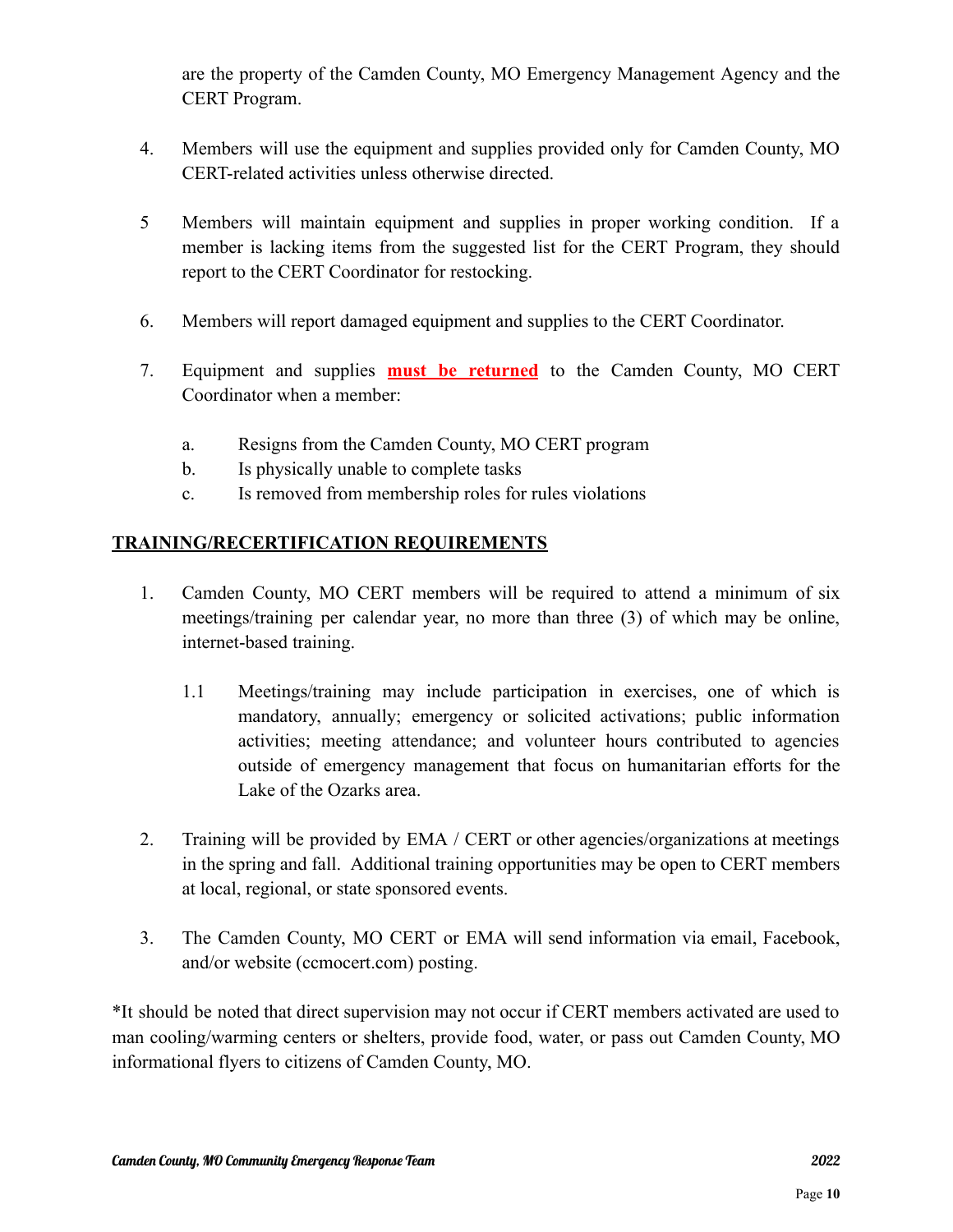| Level: $\_\_$                               |       |                               | Equipment Inventory $#$                                                                                                                                                                                                                                                                                                                                                                                                                                                                                                                            |  |
|---------------------------------------------|-------|-------------------------------|----------------------------------------------------------------------------------------------------------------------------------------------------------------------------------------------------------------------------------------------------------------------------------------------------------------------------------------------------------------------------------------------------------------------------------------------------------------------------------------------------------------------------------------------------|--|
| Middle Initial<br>First Name                |       |                               |                                                                                                                                                                                                                                                                                                                                                                                                                                                                                                                                                    |  |
|                                             |       |                               |                                                                                                                                                                                                                                                                                                                                                                                                                                                                                                                                                    |  |
|                                             |       |                               | Zip Code                                                                                                                                                                                                                                                                                                                                                                                                                                                                                                                                           |  |
|                                             |       |                               |                                                                                                                                                                                                                                                                                                                                                                                                                                                                                                                                                    |  |
|                                             | Pager |                               |                                                                                                                                                                                                                                                                                                                                                                                                                                                                                                                                                    |  |
|                                             |       |                               |                                                                                                                                                                                                                                                                                                                                                                                                                                                                                                                                                    |  |
| Are you bi-lingual?                         |       |                               |                                                                                                                                                                                                                                                                                                                                                                                                                                                                                                                                                    |  |
|                                             |       |                               |                                                                                                                                                                                                                                                                                                                                                                                                                                                                                                                                                    |  |
|                                             |       |                               |                                                                                                                                                                                                                                                                                                                                                                                                                                                                                                                                                    |  |
| Read                                        |       | Write                         |                                                                                                                                                                                                                                                                                                                                                                                                                                                                                                                                                    |  |
|                                             |       |                               |                                                                                                                                                                                                                                                                                                                                                                                                                                                                                                                                                    |  |
| If yes, list special accommodations needed: |       |                               |                                                                                                                                                                                                                                                                                                                                                                                                                                                                                                                                                    |  |
|                                             |       | Do you have a disability? Yes | <b>CERT Volunteer Enrollment Form</b><br><b>State</b><br><b>Work Phone</b><br>Email Address: -<br>$Yes$ No Date of birth: $\frac{1}{1-\frac{1}{1-\frac{1}{1-\frac{1}{1-\frac{1}{1-\frac{1}{1-\frac{1}{1-\frac{1}{1-\frac{1}{1-\frac{1}{1-\frac{1}{1-\frac{1}{1-\frac{1}{1-\frac{1}{1-\frac{1}{1-\frac{1}{1-\frac{1}{1-\frac{1}{1-\frac{1}{1-\frac{1}{1-\frac{1}{1-\frac{1}{1-\frac{1}{1-\frac{1}{1-\frac{1}{1-\frac{1}{1-\frac{1}{1-\frac{1}{1-\frac{1}{1-\frac{1}{1-\frac{1}{1-\frac{1}{1-\frac{1}{1$<br>Race: $\_\_$<br>$No$ <sub>________</sub> |  |

**CAMDEN COUNTY, MISSOURI**

Do you have special skills/equipment (i.e.: front end loader operator, own large construction equipment, etc.)? If so, please list skills and/or equipment: 

#### **ASSIGNMENT**

**Community Emergency Response Team** Volunteer Job Title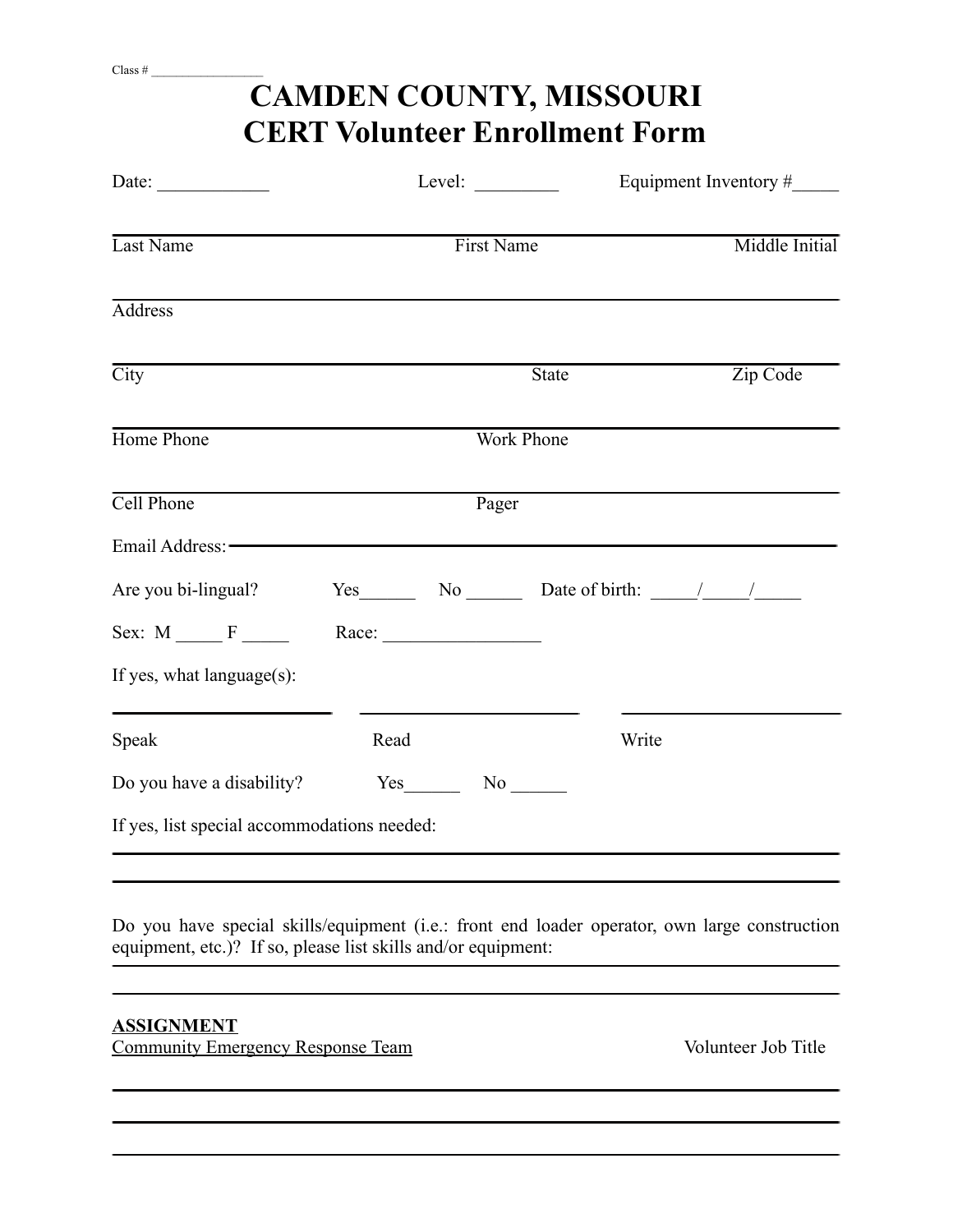#### **BACKGROUND INFORMATION**

| Date of Birth $\frac{1}{\sqrt{1-\frac{1}{2}}}\frac{1}{\sqrt{1-\frac{1}{2}}}\frac{1}{\sqrt{1-\frac{1}{2}}}\frac{1}{\sqrt{1-\frac{1}{2}}}\frac{1}{\sqrt{1-\frac{1}{2}}}\frac{1}{\sqrt{1-\frac{1}{2}}}\frac{1}{\sqrt{1-\frac{1}{2}}}\frac{1}{\sqrt{1-\frac{1}{2}}}\frac{1}{\sqrt{1-\frac{1}{2}}}\frac{1}{\sqrt{1-\frac{1}{2}}}\frac{1}{\sqrt{1-\frac{1}{2}}}\frac{1}{\sqrt{1-\frac{1}{2}}}\frac{1}{\sqrt{1-\frac{1}{$ |  |                |  |                     |  |
|--------------------------------------------------------------------------------------------------------------------------------------------------------------------------------------------------------------------------------------------------------------------------------------------------------------------------------------------------------------------------------------------------------------------|--|----------------|--|---------------------|--|
|                                                                                                                                                                                                                                                                                                                                                                                                                    |  |                |  |                     |  |
| Have you ever been convicted of a crime other than minor traffic violations? _____Yes _____No                                                                                                                                                                                                                                                                                                                      |  |                |  |                     |  |
| Are you currently awaiting trial, on probation or parole? _____Yes _____No If yes, explain:                                                                                                                                                                                                                                                                                                                        |  |                |  |                     |  |
|                                                                                                                                                                                                                                                                                                                                                                                                                    |  |                |  |                     |  |
| Address                                                                                                                                                                                                                                                                                                                                                                                                            |  | City           |  | State Zip           |  |
|                                                                                                                                                                                                                                                                                                                                                                                                                    |  |                |  |                     |  |
| Dates: From to Reason for leaving                                                                                                                                                                                                                                                                                                                                                                                  |  |                |  |                     |  |
| Personal Reference                                                                                                                                                                                                                                                                                                                                                                                                 |  |                |  |                     |  |
| Name                                                                                                                                                                                                                                                                                                                                                                                                               |  |                |  | Relationship        |  |
| Address                                                                                                                                                                                                                                                                                                                                                                                                            |  | City/State/Zip |  | Phone Landline/Cell |  |
| <b>EMERGENCY INFORMATION</b><br>In Case of emergency, person to contact should be:                                                                                                                                                                                                                                                                                                                                 |  |                |  |                     |  |
|                                                                                                                                                                                                                                                                                                                                                                                                                    |  |                |  |                     |  |

| Name    |          | Relationship |
|---------|----------|--------------|
| Address |          | City         |
| State   | Zip Code | Phone        |

#### **RELEASE OF INFORMATION**

May we release your personal information to other First Responders?  $\Box$  Yes  $\Box$  No

| Volunteer Signature                                             | Print Name | Date |
|-----------------------------------------------------------------|------------|------|
| If under 18 years of age, must have Parent or Guardian consent: |            |      |
|                                                                 |            |      |
| Parent/Guardian signature of consent                            | Print Name | Date |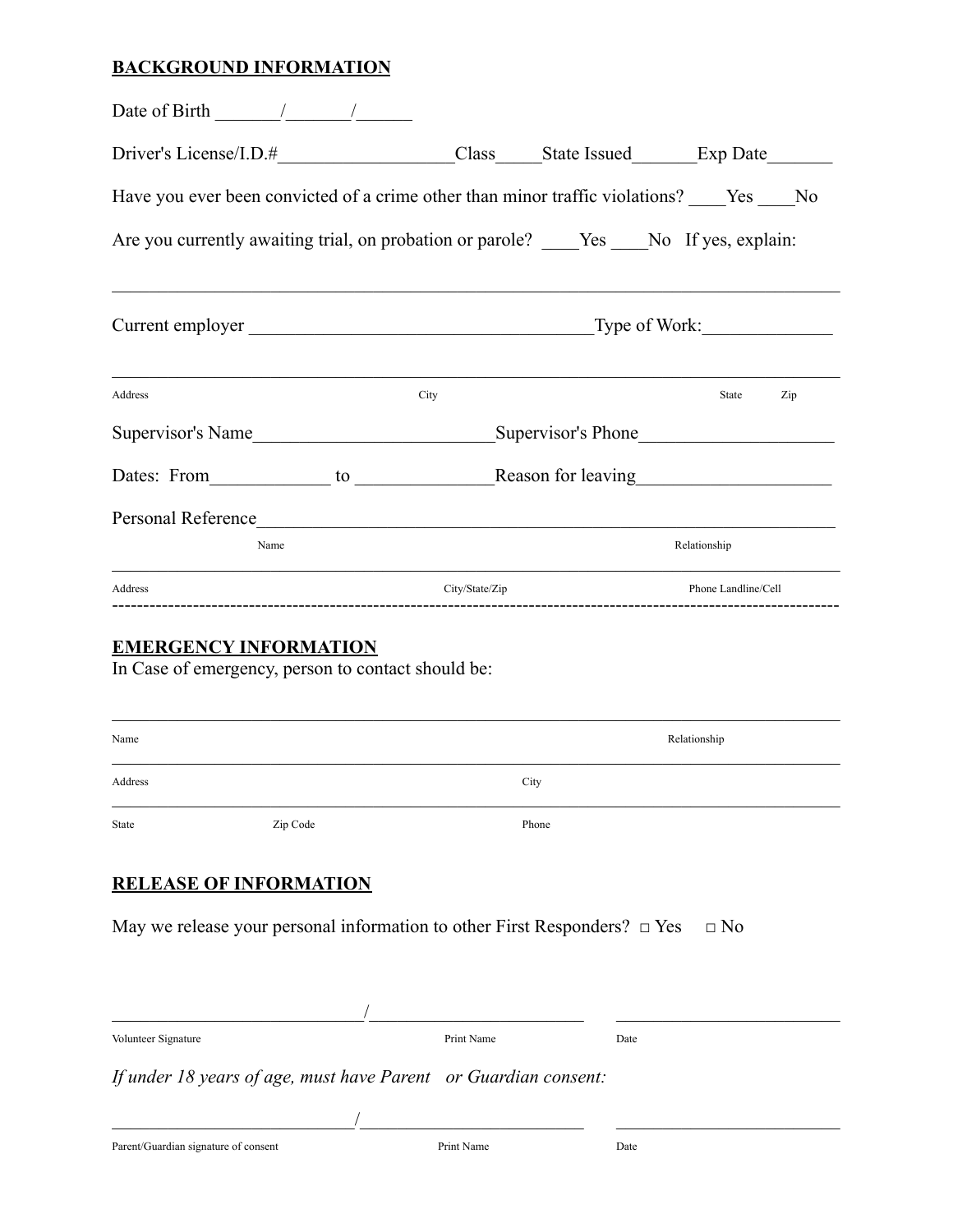#### **Acknowledgement**

**I hereby certify that I have read and fully understand the information presented in Camden County, MO Community Emergency Response Team (CERT) program's Organization and Standard Operating Guidelines document.**

**Further, I acknowledge that in my decision to respond "at will" to emergency or disaster situations within the County of Camden, Missouri it is my duty to obey all federal, state, and local laws while functioning as a CERT member.**

**Further, as a CERT member, I will always use due care when I am activated. I will follow the directions of the emergency response agencies and supervisors appointed over me. If I am without direction from the emergency response agencies or supervisors, I will always perform my duties including making decisions as to the necessity of providing emergency services in a prudent and reasonable manner.**

#### **CERT MEMBERS NAME PRINTED**

 $\mathcal{L}_\text{max}$  , and the contract of the contract of the contract of the contract of the contract of the contract of the contract of the contract of the contract of the contract of the contract of the contract of the contr

#### **ADDRESS**

 $\text{Call}(\_\_\_\_\_\_$ **PHONE NUMBER(s) TO BE CALLED FOR CALLOUTS OR NOTIFICATIONS**

 $\mathcal{L}_\text{max}$  , and the contract of the contract of the contract of the contract of the contract of the contract of the contract of the contract of the contract of the contract of the contract of the contract of the contr

**\_\_\_\_\_\_\_\_\_\_\_\_\_\_\_\_\_\_\_\_\_\_\_\_\_\_\_\_\_\_\_\_\_\_\_\_\_\_\_\_\_\_\_\_\_\_\_\_\_\_\_\_\_\_\_\_\_\_\_\_\_**

**Email address to be notified of CERT Activities in the Meramec Valley CERT Coalition \_\_\_\_\_\_\_\_\_\_\_\_\_\_\_\_\_\_\_\_\_\_\_\_\_**

**CERT MEMBERS SIGNATURE DATE**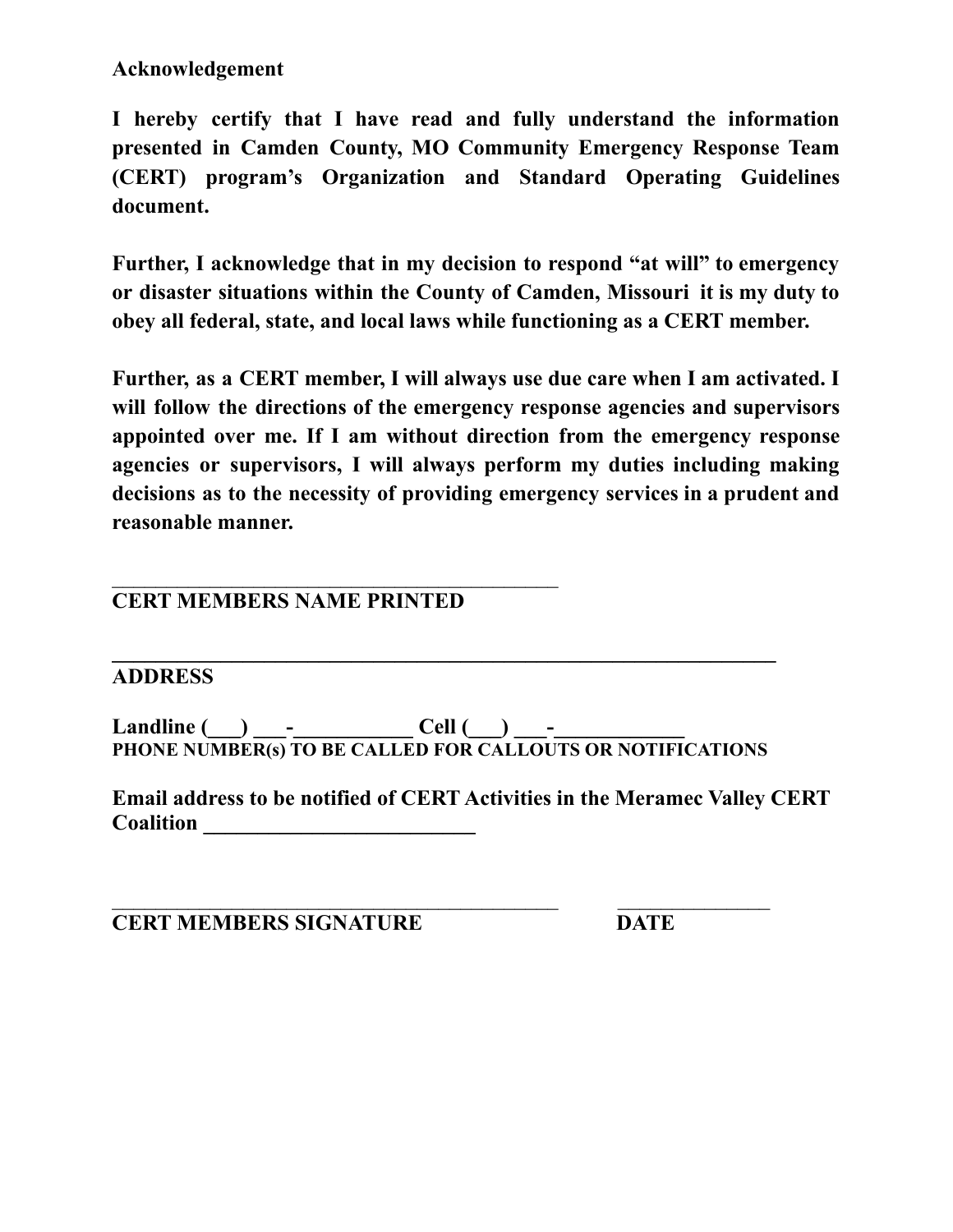### **COMMUNITY EMERGENCY RESPONSE TEAM PROGRAM HOLD HARMLESS/PERMISSION REQUEST**

The undersigned hereby requests permission to participate in the Camden County, MO Community Emergency Response Team (CERT) program. I understand that this training will involve active physical participation, which includes a potential risk of personal injury and/or personal property damage. I make this request with full knowledge of the possibility of personal injury and/or personal property damage. Further, I have read and understand the program outline that describes all class sections and the associated activities.

I agree to hold the Camden County, MO Emergency Management Agency, and their agents and personnel, harmless from any and all claims, actions, suits, and/or injury that I may suffer and which may arise as a result of my participation in the above mentioned class.

I agree to follow the rules established by the instructors, and to exercise reasonable care while participating in the CERT program. I understand that if I fail to follow the instructor's rules and regulations or if I fail to exercise reasonable care, I can be administratively removed from the program.

By executing this release, I certify that I have read this release in its entirety, understand all its terms, and have had any questions regarding the release or its effect satisfactorily answered. I sign this release freely and voluntarily.

Signature Date

Emergency Contact Name Emergency Contact Number

**Participants under 18 years of age, parental/guardian permission required.**

Parent or Guardian for minor (printed) Relationship to minor

Signature of Parent or Guardian Date

Parent/Guardian Phone # Parent/Guardian Alternate Phone #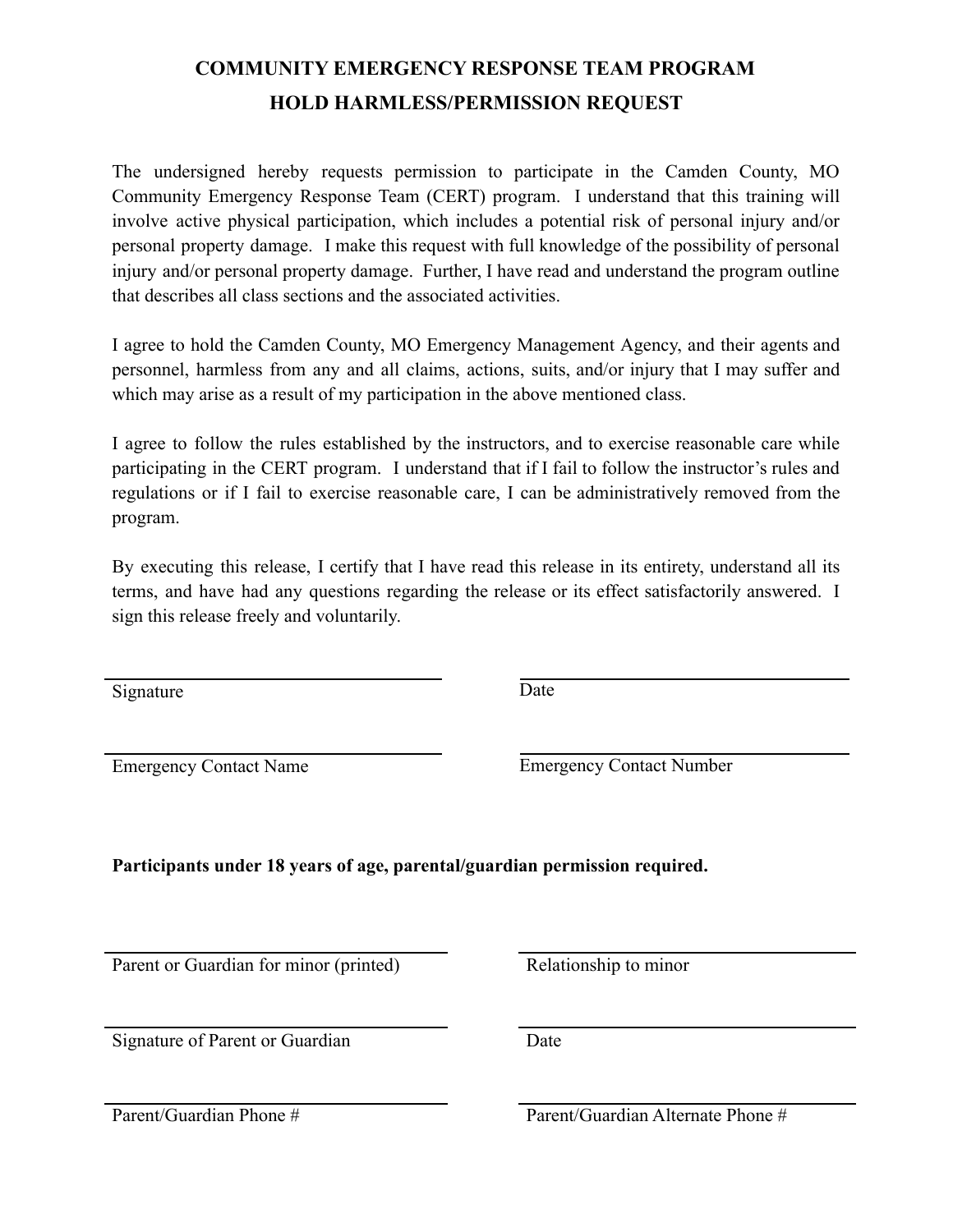## **CAMDEN COUNTY, MO CERT TRAINING RECORD CERT MEMBER PERSONAL INFORMATION**

| <b>Last Name</b>                              |                      | <b>First Name</b> |                |                         |                                          | M.I.           | Cert Equipment # |
|-----------------------------------------------|----------------------|-------------------|----------------|-------------------------|------------------------------------------|----------------|------------------|
|                                               |                      |                   |                |                         |                                          |                |                  |
| <b>Address</b>                                |                      |                   | City           |                         |                                          | <b>State</b>   | Zip              |
|                                               |                      |                   |                |                         |                                          |                |                  |
| <b>Drivers License#</b>                       |                      | <b>State</b>      |                | <b>Email Address</b>    |                                          |                |                  |
|                                               |                      |                   |                |                         |                                          |                |                  |
| Name of Subdivision (neighborhood):           |                      |                   |                | <b>CERT Group Name:</b> |                                          |                |                  |
|                                               |                      |                   |                |                         |                                          |                |                  |
| <b>Transferred in from another CERT Group</b> | <b>Waiver Signed</b> |                   |                |                         | <b>Transferred to another CERT Group</b> |                |                  |
| N <sub>0</sub><br>Yes                         | Yes                  |                   | N <sub>0</sub> |                         | Yes                                      | N <sub>0</sub> |                  |

#### **TRAINING COMPLETED**

| <b>Basic CERT Course Completed</b>       |                | <b>Date Course Completed</b>             |                |     |
|------------------------------------------|----------------|------------------------------------------|----------------|-----|
| Yes                                      | N <sub>0</sub> |                                          |                |     |
| <b>Certificate Issued</b>                |                | <b>ID</b> Issued                         |                | Id# |
| Yes                                      | N <sub>0</sub> | Yes                                      | N <sub>0</sub> |     |
| <b>S&amp;R</b> Completed                 |                | Date S&R Completed                       |                |     |
| Yes                                      | No             |                                          |                |     |
| <b>ICS100 Completed</b>                  |                | Date ICS100 Completed                    |                |     |
| Yes                                      | N <sub>0</sub> |                                          |                |     |
| <b>ICS700 Completed</b>                  |                | Date ICS700 Completed                    |                |     |
| Yes                                      | N <sub>0</sub> |                                          |                |     |
| Date Continuing Education / Topic        |                | <b>Date Continuing Education / Topic</b> |                |     |
|                                          |                |                                          |                |     |
| Date Continuing Education / Topic        |                | Date Continuing Education / Topic        |                |     |
|                                          |                |                                          |                |     |
| Date Continuing Education / Topic        |                | <b>Date Continuing Education / Topic</b> |                |     |
|                                          |                |                                          |                |     |
| Date Continuing Education / Topic        |                | <b>Date Continuing Education / Topic</b> |                |     |
|                                          |                |                                          |                |     |
| <b>Date Continuing Education / Topic</b> |                | Date Continuing Education / Topic        |                |     |
|                                          |                |                                          |                |     |
| Date Continuing Education / Topic        |                | <b>Date Continuing Education / Topic</b> |                |     |
|                                          |                |                                          |                |     |
| Date Continuing Education / Topic        |                | <b>Date Continuing Education / Topic</b> |                |     |
|                                          |                |                                          |                |     |
| <b>Date of Activation</b>                |                | <b>Date of Activation</b>                |                |     |
|                                          |                |                                          |                |     |
| <b>Date of Activation</b>                |                | <b>Date of Activation</b>                |                |     |
|                                          |                |                                          |                |     |
| <b>Date of Activation</b>                |                | Date of Activation                       |                |     |
|                                          |                |                                          |                |     |
| <b>Date of Activation</b>                |                | <b>Date of Activation</b>                |                |     |
|                                          |                |                                          |                |     |
|                                          |                |                                          |                |     |